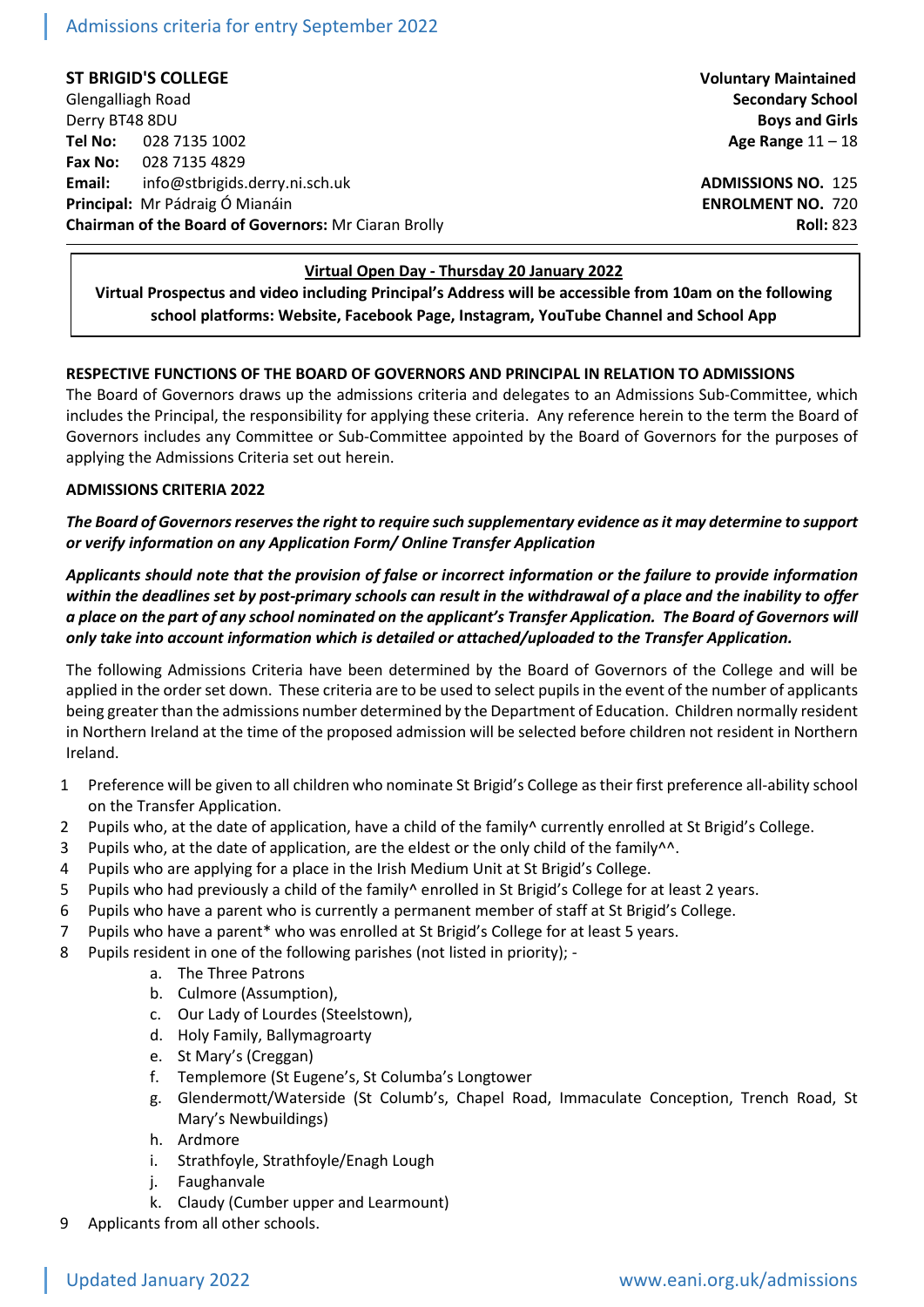# Admissions criteria for entry September 2022

10 The age of the pupil as entered on the birth certificate – preference given to the older pupil(s)

^ The phrase "child of the family" covers:

- A child born to a married couple;
- A child born to a co-habiting couple;
- A child of either of those people by a previous marriage or relationship;
- A child living with same sex partners whether there is a civil partnership under the Civil Partnership Act 2004 or not;
- An adopted or fostered child;
- A situation where for example an orphaned cousin is being brought up with a family.

^^ Eldest child of the family- This criterion is defined as children who at the date of their application, are the eldest child of the family to be eligible to apply for admission to the school. This wording covers "only" children and is also intended to treat twins (or their multiples) as joint eldest. The eldest includes cases where a child is more than 7 years younger than their next sibling.

\* Full name(s) and dates must be given

In the event of there being more applicants meeting the last sub-criterion than places available, applicants will be selected for admission on the basis of initial letter of surname (as entered on the Birth Certificate or Court Order) in the order set out below as determined by a randomised selection:

### **F G A M W V Z Q D S U R P E O C B N K J L T I Y X H**

This order was determined by a random selection of letters, witnessed by the Board of Governors. In the event of surnames beginning with the same initial letter, the subsequent letters of the surname will be used in alphabetical order. In the event of two identical surnames, the alphabetical order of the initials of the forenames will be used. Should two or more applicants have the same surname and forename and thereby qualify for the last available place(s), those applicants will be placed in rank order of eldest child by date of birth as stated on their Birth Certificate and admitted in this order

A waiting list of applicants will be held until 30 June 2023. Thereafter, parents/guardians who wish their child to be considered if a place becomes available, must make a new application.

#### **DUTY TO VERIFY**

The Board of Governors reserves the right to require such supplementary evidence as it may determine to support or verify information on any applicant's Transfer Application.

If the requested evidence is not provided to the Board of Governors by the deadline given, this will result in the withdrawal of an offer of a place. Similarly, if information is supplied which appears to be false or misleading in any material way, the offer of a place will be withdrawn.

**The School's policy on the consideration of applications after the Transfer Procedure concludes on 21 May 2022 and is available directly from the School. Should a vacancy arise, the above criteria will be applied to select pupils from our waiting list.**

| Year      | <b>Admissions No.</b> | <b>Total Applications</b><br><b>All Preferences</b> | <b>Total Admissions</b> |
|-----------|-----------------------|-----------------------------------------------------|-------------------------|
| 2019/2020 | 125                   | $169*$                                              | $145*$                  |
| 2020/2021 | 125                   | 186*                                                | $151*$                  |
| 2021/2022 | 125                   | $173*$                                              | $148*$                  |

#### **NUMBERS OF APPLICATIONS AND ADMISSIONS**

\*This figure includes statemented children.